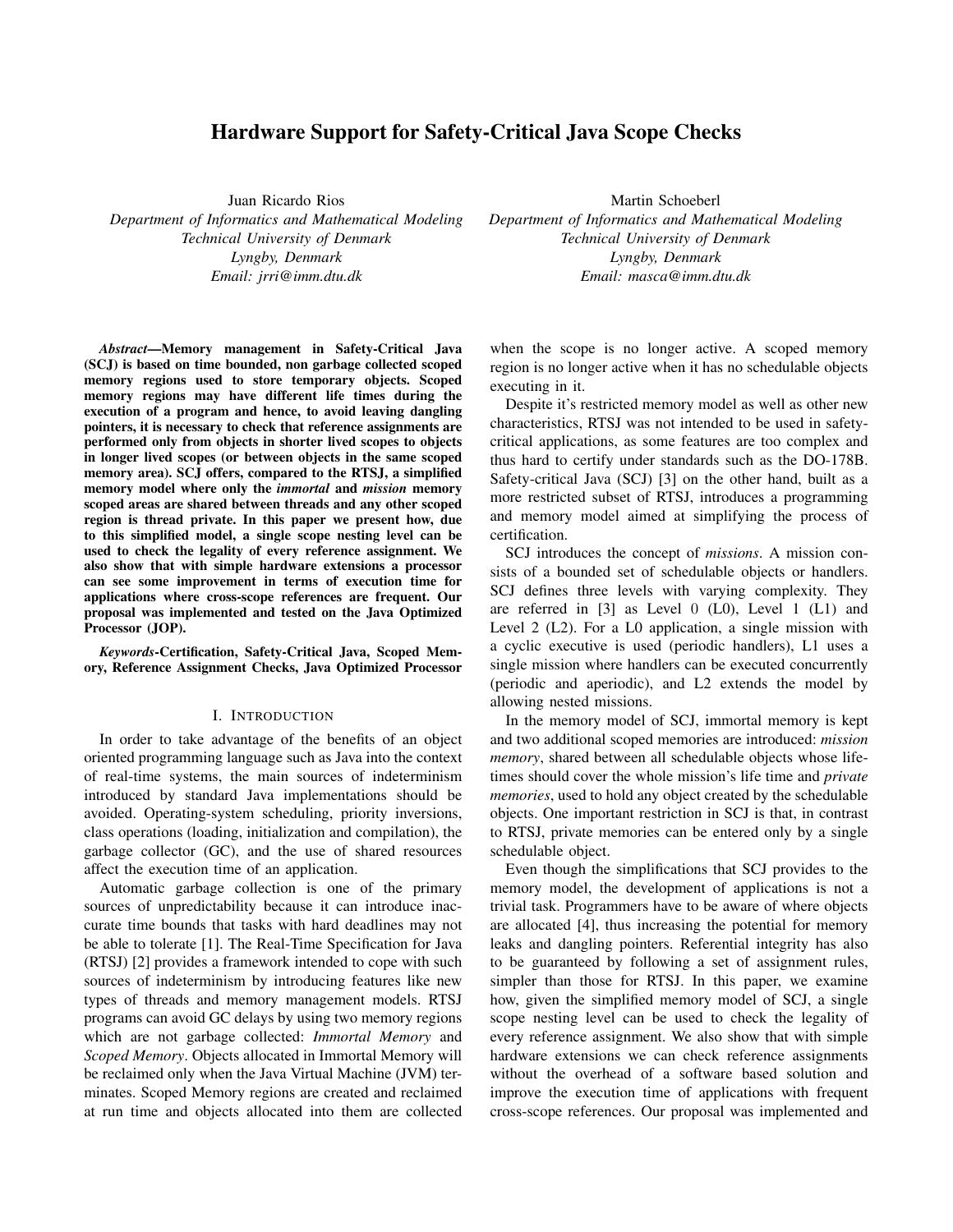tested on the Java Optimized Processor (JOP) described in [5].

The rest of this paper is organized as follows. Section II presents previous work related to illegal assignment checks for scoped memory regions, both from software and hardware based solutions. Section III explains the simplifications of the memory model in SCJ; our concrete implementation is presented in Section IV. Evaluation results are presented in Section V and the paper is concluded by Section VI.

## II. RELATED WORK

The method we used to check for the legality of a reference assignment is based on the execution of write barriers whenever reference assignment instructions are executed [6],  $[7]$ .

In [6], as part of the write barrier, the scope stack of a thread is scanned to check that the memory area of the destination of a reference assignment is deeper nested than the memory area of the source of the reference. In this implementation, the time it takes to scan the stack is proportional to the number of nested scoped levels. To bound the execution time of the check, the authors limit the levels of nested scopes and in a latter work [7], the performance is improved with the aid of the write barrier support provided by the picoJava-II microprocessor as well as with specialized hardware. The scope stack is stored in an associative memory which allows a faster scanning of the hierarchy of nested scopes.

SCJ is very recent and the work presented in [8] describes a reference implementation of SCJ at Level 0. As part of this implementation, the write barrier works by locating and comparing the memory areas where objects are stored. The memory is organized as a continuous region that starts with the Immortal Memory then continues with Mission Memory followed by any private memory or stack of private memories. Lower memory addresses correspond to longer lived memory regions. The check is performed by determining the block of memory where both objects involved in a reference assignment are allocated. A second step might be needed to recover scope information of each object as both objects may reside in the same scope. We do not use the address value of each object itself because that would involve checking that the objects are allocated within a certain range, and that would be more time consuming as the boundaries of the memory region where the objects are allocated need to be known.

In [4], the authors give an analysis algorithm that statically guarantee that no illegal reference assignments can happen. The authors introduce the concept of Scoped Types as a way to encapsulate scoped objects. Scoped and Portal classes are defined and associated to their defining packages. Nested scopes are in turn associated with nested packages. Accessibility of a scoped class is restricted to instances of classes allocated in the same or nested scopes.

Verifying SCJ memory safety can be done statically by correctly using the annotation model defined by SCJ in [3]. For example, in [9], annotations are used as part of a two step verification process. In the first step, the scope tree is constructed and checked for errors and in the second step, the tree constructed in the previous step is used to check a set of rules for annotated and unannotated classes.

## III. SCOPE CHECKS IN SAFETY-CRITICAL JAVA

SCJ uses the scoped memory model as introduced by RTSJ to allow creation and reclamation of objects during the mission phase without the help of a garbage collector. In SCJ, use of the heap has been abandoned and three different memory areas are defined: the immortal memory, the mission memory, and private scopes. Immortal and mission memory are shared between the concurrent handlers and private scopes are handler local. Any private scoped memory region can only be entered by a single handler and it can only be entered from the memory area where it was created. Objects allocated in immortal memory remain valid until the VM finishes, objects in mission memory remain valid for the duration of the mission and objects in private scopes are reclaimed when the handler finishes execution.

#### *A. Memory Areas and the Scope Stack*

The restricted scope model of SCJ significantly reduces the complexity of the assignment checks. In SCJ L0 and L1, where no nested missions exist, the hierarchy of nested scopes can grow only in a linear shape. This is because scopes are private to each schedulable object and the enter() method is not available, as SCJ applications have to be prevented from explicitly entering a memory area [10]. Restricting the use of the enter() method avoids breaking the linear scope hierarchy because this eliminates the creation of branches in the parenting relationship between scopes if it is used after the executeInArea() method.

Furthermore, the shared memory areas (immortal and mission memory) are at a fixed nesting level within this stack and it is not possible that two handlers see the same scope at different levels.

Thus, a unique nesting level can be assigned to each scope and the assignment check is reduced to a comparison between the nesting levels of the source and destination objects in a reference assignment. For a SCJ implementation, the following scope levels can be assigned to each memory area: immortal memory is level 0, mission memory level 1, the initial private scope of a handler level 2, and nested memories increase the level by 1.

## *B. Scope Checks*

Our approach to detect illegal assignments is similar to the approach described in [7] that consists in taking actions upon the execution of instructions that store an object's reference pointer into another object's field or array element. To this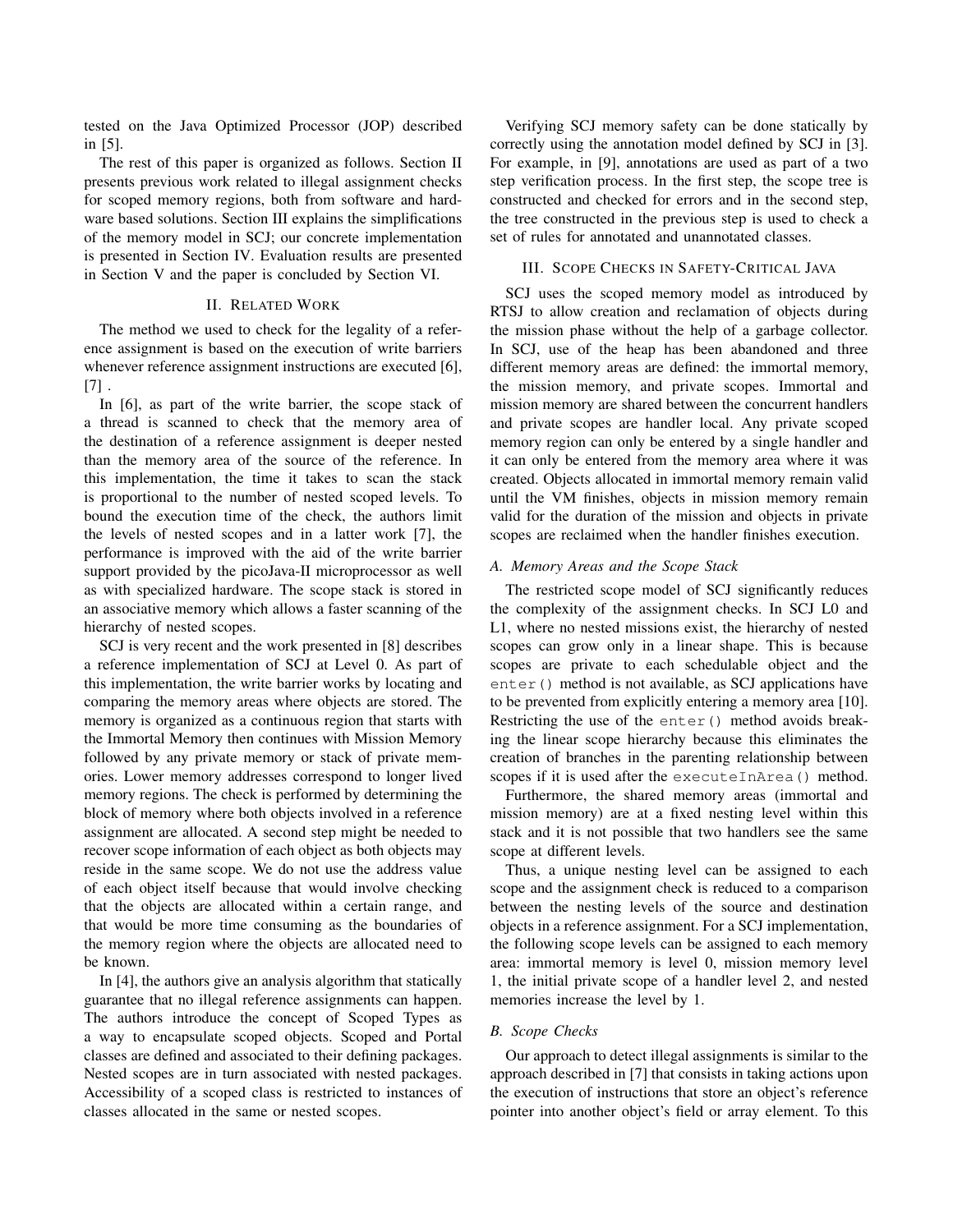end, we need to know two things: the instructions which cause references between objects, and the location (scope level) of each object within the memory hierarchy (for SCJ, a linear stack).

Field assignment instructions are the putfield and putstatic bytecodes. We also have to consider the aastore bytecode since an illegal assignment may result from storing a reference to an object into an array. When these bytecodes are executed, the stack has the following information [11]:

> putfield : ...objectref, value putstatic : ...value

## aastore : ...arrayref, index, value

Note that for putfield and putstatic, *value* can be any data type allowed by the JVM that matches the type of the destination field pointed by *objectref*. Nevertheless, illegal assignments can be produced only when *value* contains a reference to another object. That means we do not need to check every field access.

At object creation, whenever the new and newarray bytecodes are executed, every object is associated with the level of the memory region where it was created (the current allocation context). This information can be stored in the objects auxiliary data (e.g., in the object header).

As mentioned before, compared to RTSJ, the memory model of SCJ allows for enforcing simpler assignment rules. In our case, depending on which of the previously mentioned bytecodes is executed, one of three simple rules have to be checked to detect illegal memory references. Recall that shorter lived scopes are deeper nested in the stack hierarchy, and so they are associated with higher level numbers. These rules are described below and summarized in Table I:

- 1) The putfield bytecode stores *value* into a field of an object whose reference is *objectref*. The reference check has to verify that the level of *value* is less than or equal to the level of *objectref*.
- 2) For putstatic, *value* cannot be in a scoped region, hence the level of *value* (pointer to the object) needs to be checked against level 0, as all static fields reside in immortal memory.
- 3) The reference check for aastore is similar to the test for putfiled but using the level of *arrayref* instead of the level of *objectref*.

## *C. Header Based Scope Checks*

Since the JVM specification does not require any particular internal structure for objects [11], the additional information needed can be stored as part of the header of the object itself. Following the idea exposed in the previous section, at creation time a particular field of the object's or array's header is associated with the scope level, and

Table I REFERENCE ASSIGNMENT CHECK RULES

| <b>Bytecode</b> | Scope check rule                                       |  |  |
|-----------------|--------------------------------------------------------|--|--|
| putfield        | Level( <i>value</i> ) $\leq$ Level( <i>objectref</i> ) |  |  |
| putstatic       | Level( <i>value</i> ) = 0                              |  |  |
| aastore         | $Level(value) \le Level(arrayref)$                     |  |  |

whenever a reference assignment instruction is executed, this value can be extracted from the object's header.

The advantage of this approach is that it can be used by any JVM implementation and is not restricted to be used just in JOP.

## *D. Pointer Based Scope Checks*

In an embedded application the maximum memory is usually less than 2 GB and references are aligned to at least 32-bit word boundaries. Therefore, some bits of an object or array reference are unused and the scope level can be encoded in those unused bits. Having the scope level already in the reference saves at least two additional memory reads on the assignment check.

Similar to the object header based approach, the pointer based scope checks can be used in a software JVM when the maximum memory is restricted.

#### *E. Hardware Based Scope Checks*

The two methods described in the previous sections are suitable for any JVM, as the data structures required are not implementation specific. However, a hardware based implementation of the scope checks implies certain knowledge of the underlying construction of the VM and will be implementation specific (e.g. [7] for the picoJava-II microprocessor). For our JOP based implementation, we will use the pointer based scope check. Since JOP implements most of the VM in hardware, we have an easy access to the scope level information encoded in the reference to an object.

#### IV. IMPLEMENTATION

For an evaluation of the concept, we have implemented the software and hardware based scope checks in the Java processor JOP [5]. The hardware based scope checking is clearly only an option for a Java processor. However, the scope level encoding in the reference can also be used on a software JVM.

## *A. JOP Architecture*

JOP is an implementation of the JVM in hardware. The JVM bytecodes are the instruction set of JOP. However, as some bytecodes are quite complex, the effective execution is in microcode. Bytecode instructions are translated to microcode sequences. For the affected bytecodes for scope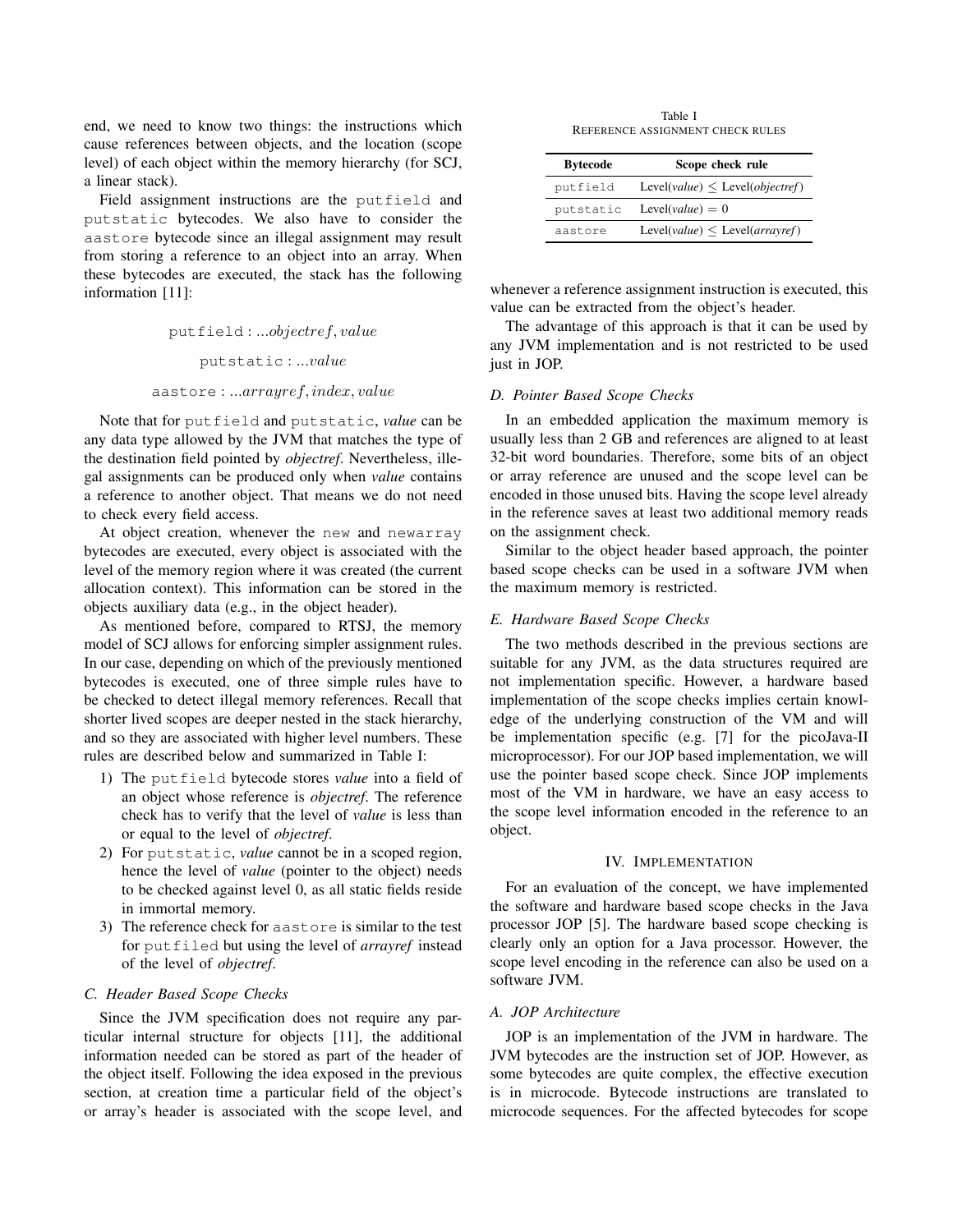

Figure 2. Object reference pointer

checks, most of the logic is actually in the memory management unit (MMU), which is triggered by short sequences of microcode instructions.

The object and array layout of JOP uses an indirection, called a handle. This indirection simplifies a compacting garbage collector, as only one word in memory needs to be updated on an object or array copy. Furthermore, the handle area also holds information, which is usually part of the object header, e.g., type information, GC information, size, etc. When an object is created, a reference to the object or array handler is obtained. The reference is pushed into the stack before an instruction can operate on it. Fig. 1 illustrates this concept.

Since SCJ does not allow the use of a GC, the use of the handler indirection for the method described in Section IV-B1 can introduce inefficiency in the field access due to the extra memory access through the handler indirection. Nevertheless, the layout is kept since JOP also allows the execution of non SCJ applications that need a GC.

JOP's application build tool provides an optimization that substitutes putfield bytecodes of references with the special bytecode versions putfield ref and putstatic\_ref. Therefore, scope checks are only executed in these special bytecodes and field access of primitive values have no additional overhead.

Addresses in JOP are 32-bit wide and memory is addressed as 32-bit data. This combination allows a maximum heap size of 16 GB of memory, which is more than what an embedded application will probably require. We can take advantage of this and use some of the upper bits of the address field, which is also the reference pointer to

```
private static void f putfield ref (int ref, int value,
                                   int index) {
  int ref level = Native.rdMem(ref + GC.OFF SCOPE);
  int val_level = Native.rdMem(value + GC.OFF_SCOPE);
  if ( val level > ref level){
   IllegalAssignmentError ();
  }
}
```


an object's handler (see Fig. 1), to store the scope level information of each object. We do this at creation time (new and newarray). The resulting reference pointer is shown in Fig. 2.

### *B. Software Based Scope Checks*

Following the strategy described in Section III-B, we implemented two versions of the reference assignment in software. One version uses the handler of an object/array and the other uses the reference pointer of the object's handler. The following sections describe both implementations.

*1) Using the Object Handle:* The scope level can be stored in a field of the object's header. Within the SCJ implementation on JOP, the GC is disabled and therefore, we can reuse one of the handle fields used by the GC in the handle based object layout (see Figure 1) to store the scope level.

When performing a reference assignment check at run time, we can read the scope level information by reading from memory the location pointed by the handler's reference pointer plus an offset. This offset will be the position of the field in the handler that was used to store the scope level. A simple arithmetic comparison is then needed to check the validity of the assignment. Fig. 3 shows the scope check based on the scope level in the object handle.

*2) Using the Object Reference:* An additional software version of the reference assignment check was implemented with the aid of Java functions called every time the putfield, putstatic and aastore bytecodes are executed. These functions take the references to the objects (*objref/arrayref* and *value* in Table I) as arguments and test the legality of the assignment based on the scope level of the arguments. For this particular implementation, we used 7 of the 32 bits of the object's reference pointer to encode the scope level. This allows for the use of 128 levels of nested scopes. The code for this implementation is shown in Fig. 4.

#### *C. Hardware Based Scope Checks*

Since in JOP most of the JVM is implemented in hardware, all the information to perform the scope checks is now available directly in hardware. By adding the scope level value in the reference pointer, the level of *objectref/arrayref*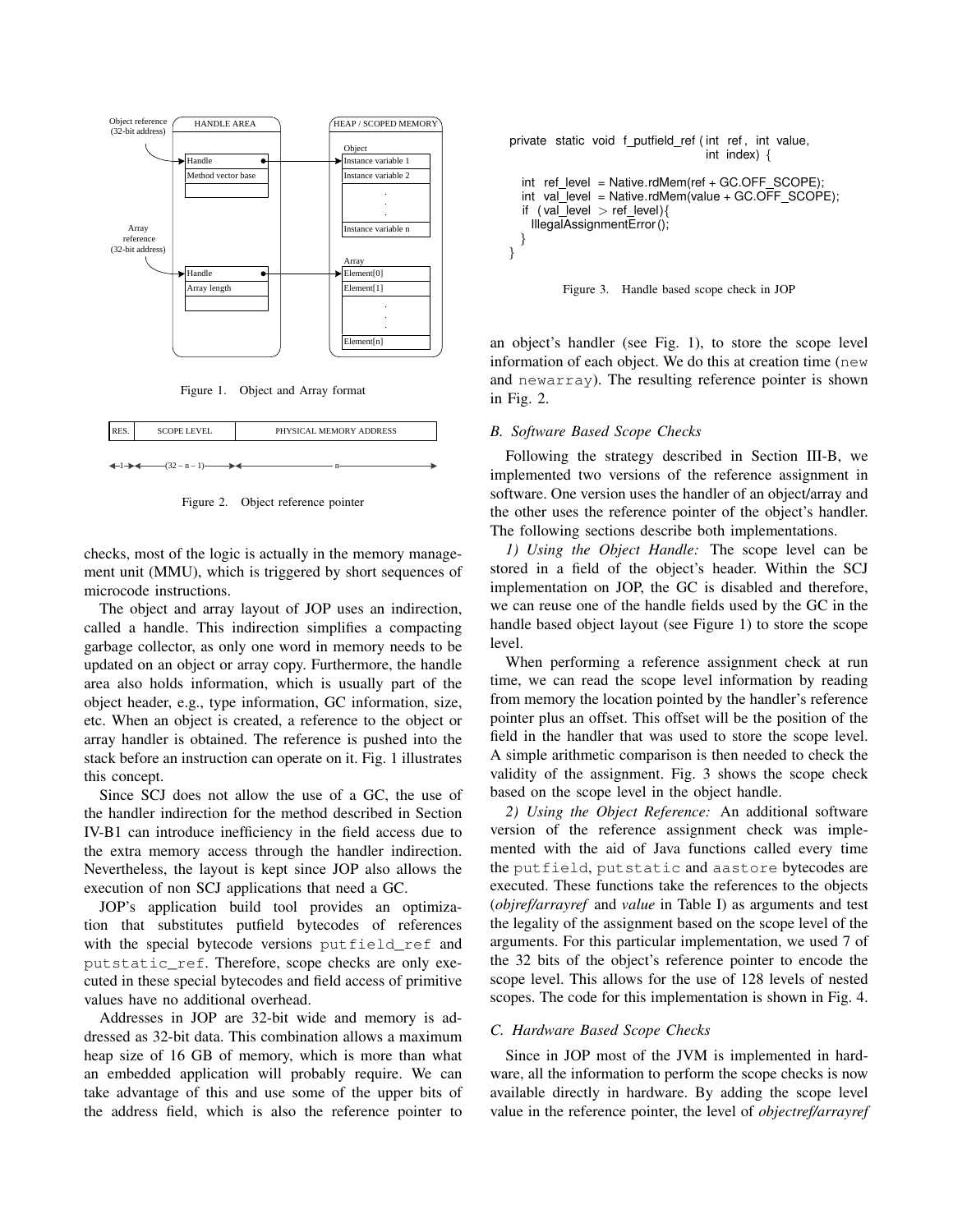```
private static void f putfield ref (int ref, int value,
                                  int index) {
  if ((value >> 25) > (ref >> 25))IllegalAssignmentError ();
 }
}
```
Figure 4. Reference based scope check in JOP

and *value* can be easily recovered by taking the upper bits from the internal registers that hold the values of the top of the stack (TOS) and the next of the stack (NOS) during the execution of the relevant bytecodes.

Reference assignment checks can now be efficiently performed since this is reduced to a simple arithmetic comparison between scope levels, which can be implemented in dedicated and simple hardware. In addition, because we have all the information available during bytecode execution, the check itself can be included as part of the bytecode execution performed in the Memory Management Unit (MMU). Recall that the check shall only be done when it is an assignment of a reference, so the hardware needs to know if it is a reference or a primitive data. That information is already available in the putfield ref, putstatic ref and aastore bytecodes and we only need a new microcode instruction to signal the memory controller that whenever the mentioned instructions are executed a reference assignment will take place and thus the levels need to be checked.

As the check is performed as part of the bytecode execution, there is only a minimal overhead of one clock cycle, which is the time needed to indicate a reference assignment bytecode to the MMU. There is also the extra cost of adding the scope level information at object creation time. Nevertheless, besides being an operation with low frequency of execution [12], it can be performed in constant time so it does not complicate WCET calculations.

To indicate that an illegal assignment has occurred, a flag is raised inside the memory controller which can be used to throw an IllegalAssignmentError as defined in [3].

For our pointer and hardware based solution, using some bits of the reference pointer does not affect the behavior of the system because internally, a memory address is trimmed to the width of the memory bus attached to the system. Therefore the scope level information is not used when accessing objects in memory. On the other hand, the 32 bits are fully stored in memory so we are saving the scope level together with the object's reference pointer.

The number of nested scopes that can be used will be limited by the number of bits we use to encode the scope level. Using more bits for the encoding of the level will result in a reduced amount of memory that can be addressed by the system.

Table II EXECUTION TIME (IN CLOCK CYCLES) OF THE THREE BYTECODES IMPLEMENTING THE SCOPE CHECK METHODS DESCRIBED IN THIS PAPER.

| <b>Bytecode</b> | <b>Execution Time</b> |     |                    |      |  |
|-----------------|-----------------------|-----|--------------------|------|--|
|                 | Handle                |     | Reference Hardware | None |  |
| putfield_ref    | 185                   | 169 | 13                 | 12   |  |
| putstatic_ref   | 163                   | 157 |                    |      |  |
| aastore         | 179                   | 163 | 15                 |      |  |

#### V. EVALUATION

Our proposal was tested by implementing in JOP the three scope check methods described in this paper. The scope check was implemented as part of the special bytecode instructions putfield ref, putstatic ref mentioned in Section IV-A and on the aastore bytecode. According to [2], an IllegalAssignmentError should be thrown if there is an illegal reference assignment, hence taking the branch of a failed test is not considered as part of the overhead in any of the software checks.The cost in hardware of adding the scope checks is practically negligible as it adds around 32 look up tables and 10 registers when implemented in an Altera DE2-70 FPGA board. This is an increase in about 4% of the Memory Management Unit (MMU) where most of the logic is implemented.

In our implementation, scope checks are executed as part of the reference assignment bytecodes. Each bytecode has a different individual implementation and therefore a different individual execution time. Table II shows the execution times in clock cycles of each of the three bytecodes with the different options to perform the scope checks. The values were obtained using ModelSim by performing a hardware simulation of JOP running a micro benchmark with different types of reference assignments. From the table it can be seen that the hardware version is around 10 times faster than the two software versions.

To evaluate the improvement within an application, two benchmarks were used. The first is an application inspired in one of the examples presented in [13], where a probe containing certain sensors is used to scan the walls of a well. For our example, we have an application that periodically checks a set of artificial sensors simulated in hardware using hardware objects as described in [14]. The application creates an array of objects to hold the sensor's results in a scoped memory. It then enters a nested scope where the actual sensor objects are created, each sensor performs readings and basic calculations and stores back the results into the array of objects located in the parent scope. The second application is a scoped version of an N-body simulation (gravitational force). It uses a "bruteforce" algorithm, where the resulting force on each body is computed as the result of the field interaction of each body.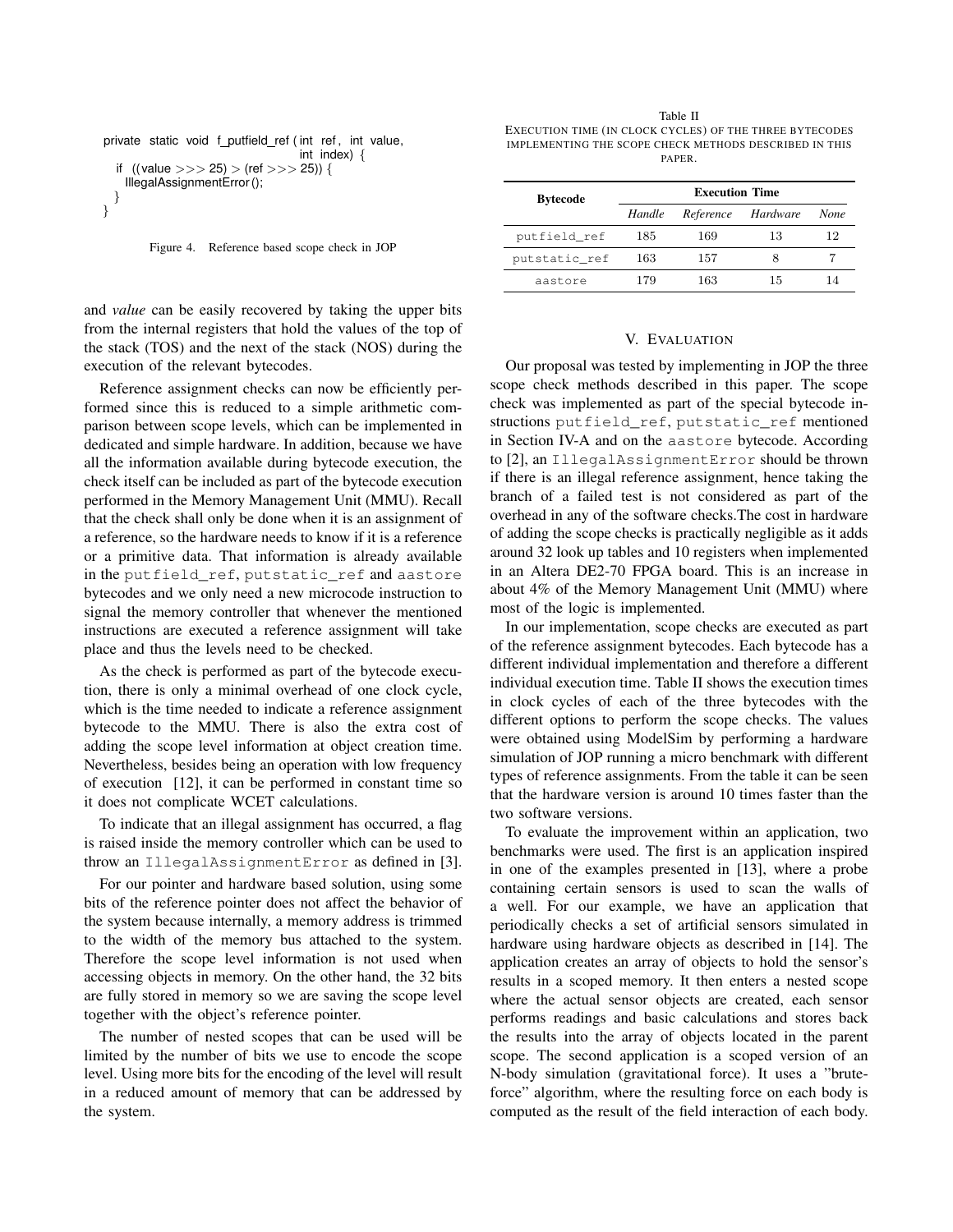Table III SENSOR APPLICATION EXECUTION TIME INCLUDING THE THREE VERSIONS OF THE SCOPE CHECKS.

| <b>Sensors</b> | Reference count | <b>Execution time (ms)</b> |           |                      | Improvement           |
|----------------|-----------------|----------------------------|-----------|----------------------|-----------------------|
|                |                 | Handle                     | Reference | Hardware             |                       |
| 50             | 864             | 14.05                      | 13.90     | 11.35                | 18.35%                |
| 100            | 1714            | 28.00                      | 27.60     | 22.65                | 17.93%                |
| 150            | 2564            | 42.15                      | 41.40     | 33.85                | 18.24%                |
| 200            | 3414            | 56.10                      | 55.15     | 45.10                | 18.22%                |
| 250            | 4264            | 70.20                      | 68.90     | 56.45                | 18.07%                |
|                |                 |                            |           | average<br>std. dev. | $18.16\%$<br>$0.16\%$ |

Table IV N-BODY SIMULATION APPLICATION EXECUTION TIME INCLUDING THE THREE VERSIONS OF THE SCOPE CHECKS.

| <b>Bodies</b>  | Reference count | <b>Execution time (s)</b> |           |                      | Improvement          |
|----------------|-----------------|---------------------------|-----------|----------------------|----------------------|
|                |                 | Handle                    | Reference | Hardware             |                      |
| $\overline{2}$ | 619             | 1.635                     | 1.635     | 1.634                | $0.10 \%$            |
| 3              | 1219            | 4.045                     | 4.045     | 4.042                | $0.08\%$             |
| $\overline{4}$ | 2019            | 7.519                     | 7.516     | 7.511                | $0.07\%$             |
| 5              | 3019            | 12.050                    | 12.052    | 12.040               | $0.10 \%$            |
| 6              | 4219            | 17.648                    | 17.648    | 17.634               | $0.08\%$             |
|                |                 |                           |           | average<br>std. dev. | $0.09\%$<br>$0.01\%$ |

This application was adjusted to have a number of crossscope references proportional to the number of bodies and the total time steps used for the simulation.

The detailed results of the two benchmarks are summarized in Tables III and IV. The improvement gain on both tables is the difference in execution times of the hardware based implementation and the object reference software implementation (the reference based implementation is slightly faster than the handler based). Table III shows an improvement gain of around 18% for the Sensor application while Table IV shows that the improvement gain is roughly 0.09% for the N-Body simulation (see Section V-A). Fig. 5 presents a comparison of the overall execution time of both applications.

## *A. Discussion*

The focus of this paper was to evaluate the benefits of providing hardware support for time critical operations such as reference scope checks in the context of Safety Critical Java. We found that our hardware implementation adds basically no timing overhead at a negligible hardware cost to this operation because the execution of the write barrier is part of the execution of the bytecode itself.

Nevertheless, cross-scope references between objects may not be so frequent in a real application and hence the hardware scope check will not make a major improvement in the execution time. In the two examples provided, the execution time was measured with different number of crossscope references. For the Sensor application, increasing the number of sensors increases the number of references and in the N-Body simulation increasing the number of bodies and/or the time steps for the simulation increases the reference count. For the sensor application, it doesn't make too much sense to have hundreds of sensors since a real application most likely wont need that much. In the Nbody simulation it does make sense to have many bodies and hence many reference assignments but their overhead is clouded by the execution time of the other operations.

In the Sensor application we can see an improvement gain of around 18% because it does not have heavy computations, it only reads data from the simulated sensors and then performs simple calculations on the sampled sensor data. With the N-Body simulation application the improvement is very small as most execution time is spent in floating point operations, which are slow on JOP.

It is also important to mention that the methods described in this paper were considered for SCJ L0 and L1 applications where the nested scope hierarchy can grow only in a linear shape. However, for an SCJ L2 application this hierarchy will have a tree shaped form because of the nested missions. Nevertheless, when the inner mission memory cannot be leaked to an outer mission handler, the level check is still an option for L2. In addition, one should be able to guarantee that parallel missions cannot reference one another.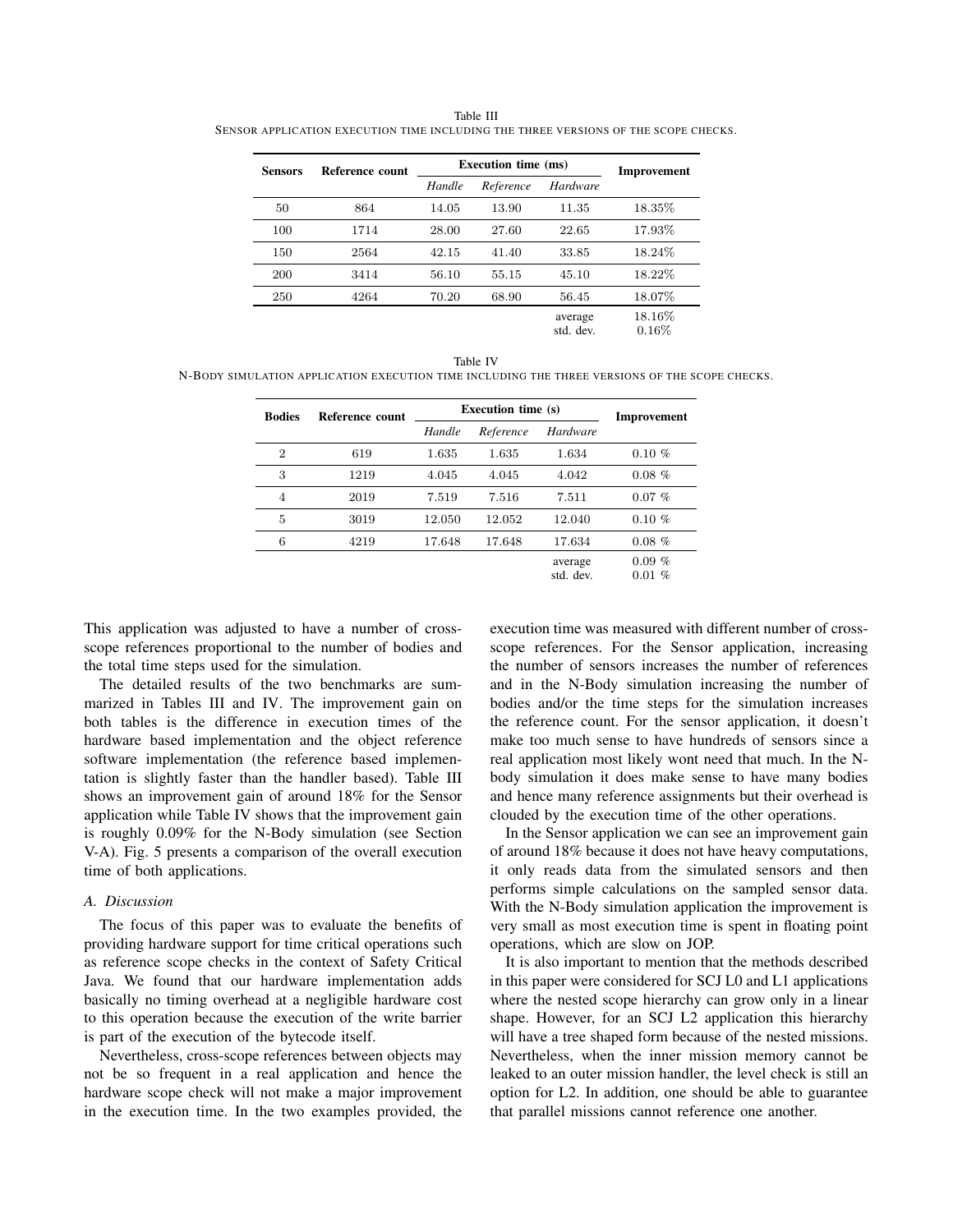Sensor application execution time

N-body simulation execution time



Figure 5. Execution times of the two applications used to test the implementation

## VI. CONCLUSION

The scoped memory model in Safety-Critical Java is restricted to only allow sharing of objects between threads in immortal and mission memory. Dynamically created scopes during the mission phase are thread private. In SCJ L0 and L1, where no nested missions exist, the hierarchy of nested scopes can grow only in a linear shape thus allowing for simpler illegal reference assignment checks between memory regions.

In this paper we presented how, due to the linear hierarchy of scopes, assignment checks can be performed by simply comparing scope levels. For a restricted nesting level of scopes, these levels can be encoded in the object references. Moreover, on a hardware implementation of a JVM, this check can be done in the memory unit.

Our hardware implementation of the scope checks adds a minimal timing overhead (1 clock cycle) at a negligible hardware cost (4% increase in the MMU). The results show that those bytecodes execute about 10 times faster when checks are performed in hardware than in software. This improvement may not be dominant if cross-scope references between objects are not so frequent or if most of the time is spent in other operations (e.g. floating point).

Since the cost of having the scope checks in hardware is negligible and scope checks are mandatory, this implementation can be used to gain a small performance improvement.

## VII. ACKNOWLEDGMENTS

We would like to thank Anders Ravn for discussions on scope checks and the memory model of SCJ in general. This work is part of the project CJ4ES and received partial funding from The Danish Research Council for Technology and Production Sciences under contract 10-083159.

#### **REFERENCES**

- [1] E. Bruno and G. Bollella, *Real-Time Java programming with Java RTS*, ser. Java (Prentice Hall). Prentice Hall, 2009.
- [2] G. Bollella, J. Gosling, B. Brosgol, P. Dibble, S. Furr, and M. Turnbull, "The real-time specification for Java 1.0.2."
- [3] D. Locke, B. S. Andersen, B. Brosgol, M. Fulton, T. Henties, J. J. Hunt, J. O. Nielsen, K. Nilsen, M. Schoeberl, J. Tokar, J. Vitek, and A. Wellings, *Safety-Critical Java Technology Specification, Public draft*, Java Community Process Std., 2011.
- [4] T. Zhao, J. Noble, and J. Vitek, "Scoped types for real-time Java," in *Proceedings of the 25th IEEE International Real-Time Systems Symposium (RTSS'04)*. Washington, DC, USA: IEEE Computer Society, 2004, pp. 241–251.
- [5] M. Schoeberl, "A Java processor architecture for embedded real-time systems," *Journal of Systems Architecture*, vol. 54/1–2, pp. 265–286, 2008.
- [6] M. T. Higuera-Toledano and M. A. de Miguel-Cabello, "Dynamic detection of access errors and illegal references in RTSJ," in *Proceedings of the Eighth IEEE Real-Time and Embedded Technology and Applications Symposium (RTAS'02)*, ser. RTAS '02. Washington, DC, USA: IEEE Computer Society, 2002.
- [7] M. T. Higuera-toledano, "Hardware-based solution detecting illegal references in real-time java," in *Euromicro Conference on Real-Time Systems*, 2003, pp. 229–237.
- [8] A. Plsek, L. Zhao, V. H. Sahin, D. Tang, T. Kalibera, and J. Vitek, "Developing safety critical Java applications with oscj/l0," in *Proceedings of the 8th International Workshop on Java Technologies for Real-Time and Embedded Systems*, ser. JTRES '10. New York, NY, USA: ACM, 2010, pp. 95–101.